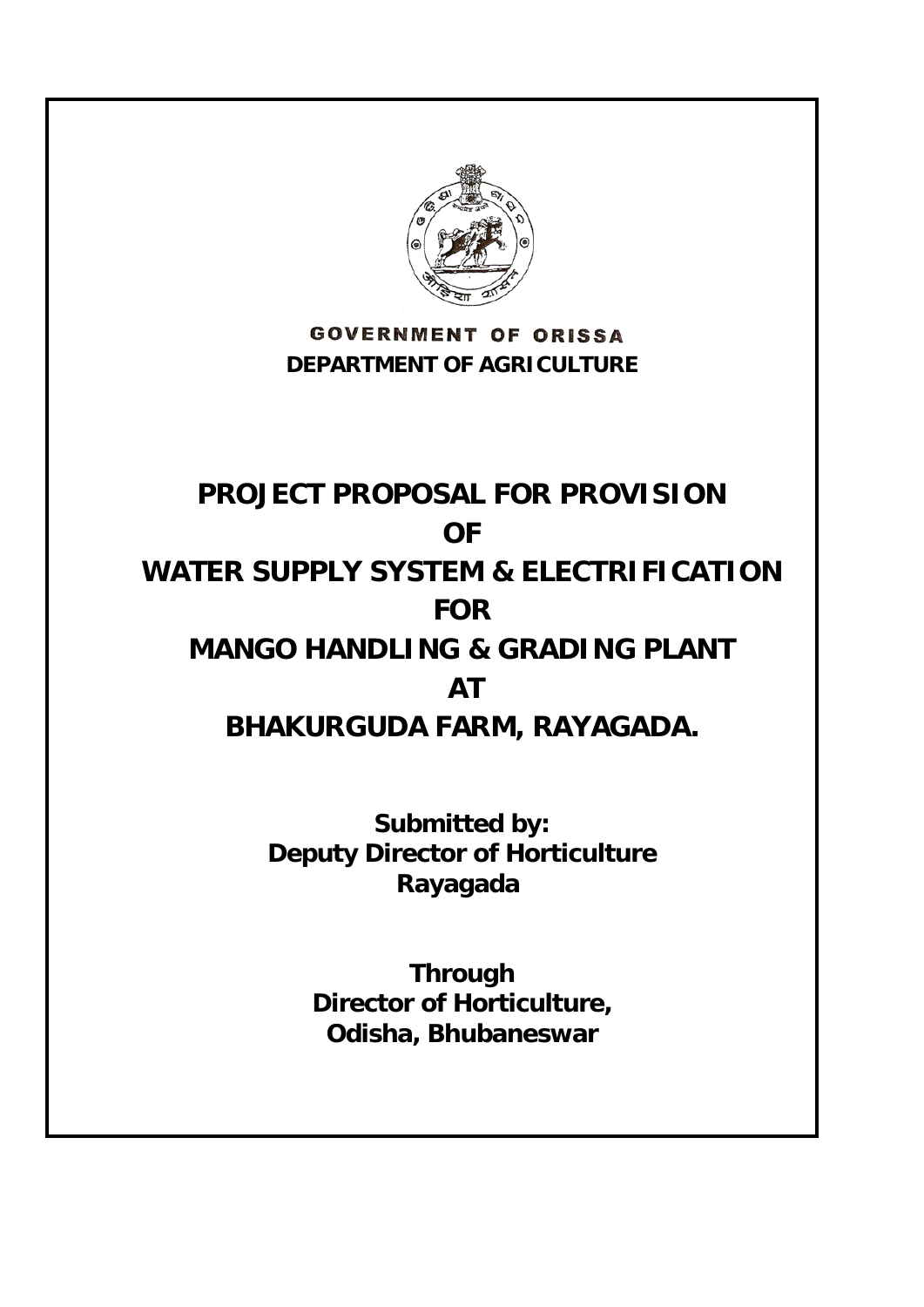# **PROJECT SUMMARY**

| Name of the Project                   | $\ddot{\phantom{0}}$ | Project proposal for provision of water supply system &<br>electrification for mango handling & grading plant at<br>Bhakurguda Farm, Rayagada.                                                                            |  |  |
|---------------------------------------|----------------------|---------------------------------------------------------------------------------------------------------------------------------------------------------------------------------------------------------------------------|--|--|
| Name and address<br>of the executants | $\ddot{\cdot}$       | Deputy Director of Horticulture,<br>Rayagada                                                                                                                                                                              |  |  |
| Proposed Work                         | $\ddot{\Sigma}$      | 1. Provision of 250 KVA electrical sub-station.<br>2. Provision of 11 KV line, metering unit & HTTV meter.<br>3. Security deposit for electrification.<br>3. Provision of water supply system with RCC over head<br>tank. |  |  |
| Proposed Site                         | $\ddot{\cdot}$       | Bhakurguda Farm, Rayagada<br>Dist: Rayagada.                                                                                                                                                                              |  |  |
| Source of fund                        | $\ddot{\cdot}$       | <b>RKVY</b>                                                                                                                                                                                                               |  |  |
| Year of Execution                     | $\mathbb{R}^{n}$     | 2016-17                                                                                                                                                                                                                   |  |  |
| <b>Total Project cost</b>             |                      | <b>Rs.24.22 Lakh</b>                                                                                                                                                                                                      |  |  |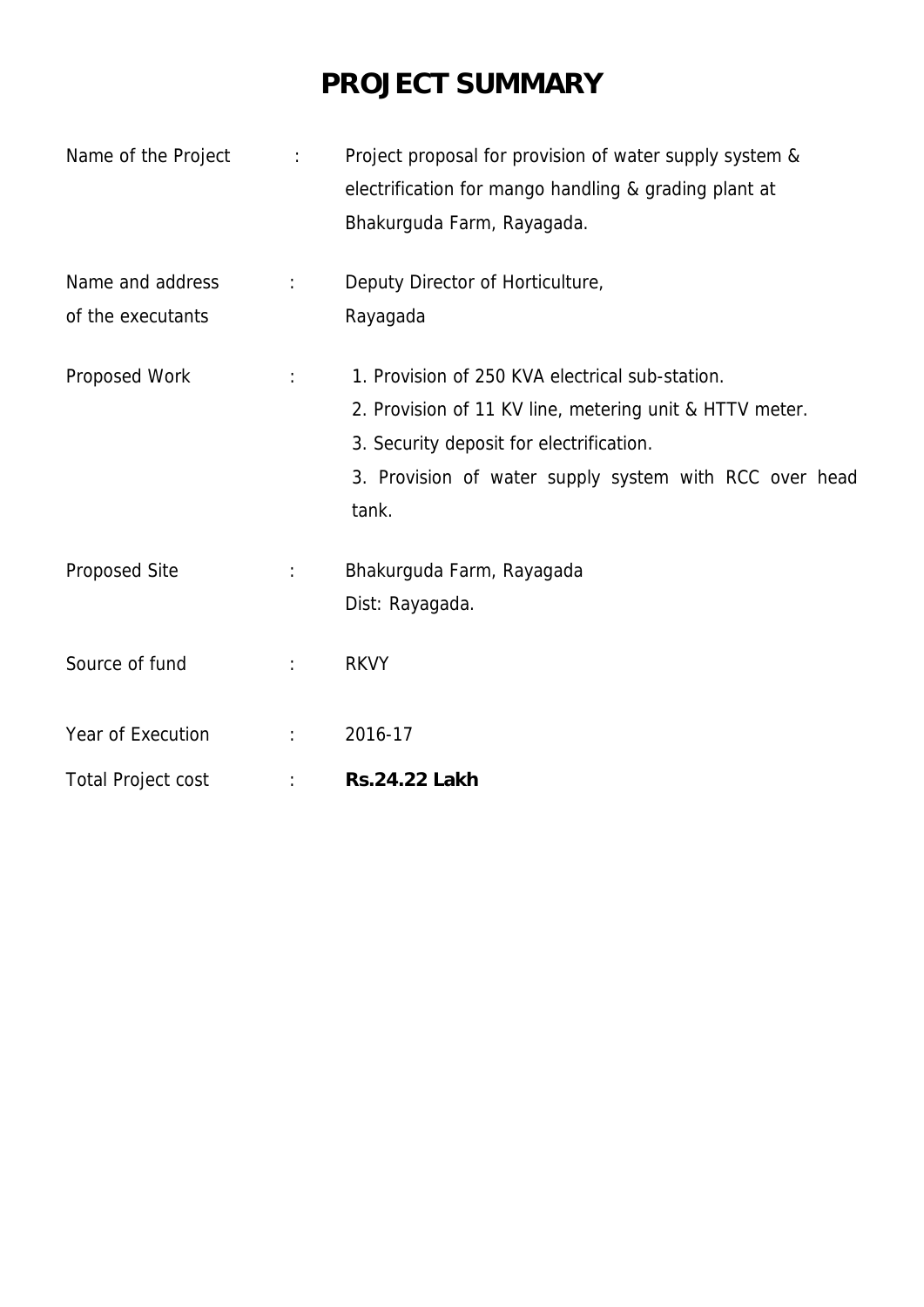#### **1. Background / Introduction**

Approximately 50% of all tropical fruits produced worldwide are mangoes. Mango (*Mangiferaindica* Linn) is an important fruit crop in India which is the most widely cultivated fruit in India. India being the major mango growing country, contributes nearly 49.62 per cent of world's area and 42.06 per cent of world's production respectively. Area under mango crop in Andhra Pradesh is the highest in the country. The fruit is very popular with the masses due to its wide range of adaptability, high nutritive value, richness in variety, delicious taste and excellent flavour. The fruit is consumed in both forms raw and ripe. The Inter-Ministerial Task Force on Agricultural Marketing Reforms suggested several measures for strengthening agricultural marketing system in the country for benefiting the farming community to enhance the share of farmers in the ultimate price of their produce as well as for various market functionaries in the new liberalized global market opportunities and to foster true competition among the market players.

In spite of the growing worldwide demand for mango fruits, disease attacks coupled with their lower shelf- life poses a serious threat to the industry. The two most serious fungal diseases of mangoes are powdery mildew (Oidiummangiferae) and anthracnose (Collectrichumgloesporioides) both of which are prevalent in the wet season. Unfortunately, domestic and international trade of fresh mangoes, have been limited by its high perishable nature and it's susceptibility to postharvest diseases, extremes of temperature and physical injury. The fruit may require from 3 to 9 days ripening and this short period seriously limits its commercialization in distant markets. Chemical treatments applied to the fruits have been reported to leave residues of the chemical on the fruits. This poses a significant health risk to the consumer and their use is very much restricted by regulatory bodies. However, heat treatment on mango fruits has been accepted worldwide as an ideal disease control treatment since it is environmentally safe and non-chemical.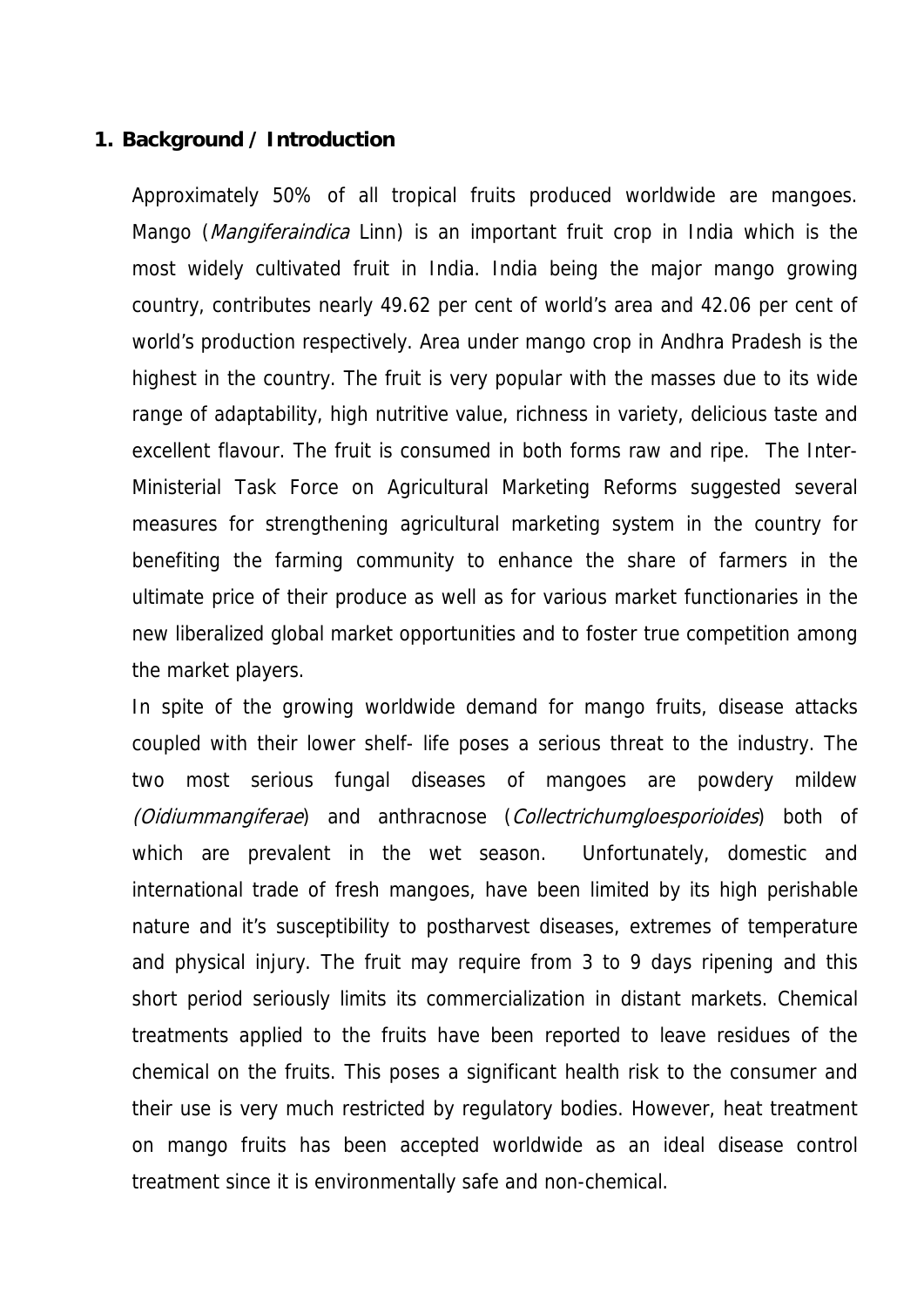Improved post-harvest practices results in reduction in losses, improve overall quality, extend shelf life and higher profits for growers and marketers. Normally, Mangoes do not need any post-harvest treatment for marketing in local markets, except simple washing with water to remove the latex and dust. However, on a commercial scale or they are sometimes dipped in hot water, for the control of diseases. Hot water treatment (HWT) is an effective post-harvest treatment for mangoes. Dipping newly harvested fruits in hot water minimizes fruit fly damage, anthracnose, and stem-end rot infections. This process enhances the keeping quality of mango and reduces post-harvest losses due to diseases and pests. Cool chambers are needed for ripening and long life preserving the freshness of products. About 9500ha. of area in different Blocks have been covered under Mango plantation out of which about 5000 ha. is only in Kashipur Block. Yield out of about 5000ha. bearing Mango tree is expected to be about 10,000MT to 15,000MT per season in 2016. So it is expected that, at least 200MT to 300 MT mango can be processed. (Assuming 20 to 30 days operation @ 10MT per day).

### **2. AIM & OBJECTIVE**

Post-harvest loss in mango is often caused by anthracnose, stem end rot and fruit fly. Hot water treatment (HWT) of mango was suggested as it a cost effective intervention to minimise the post-harvest loss and in turn profit. Mango are harvested at maturity and kept upside down to discharge sap. These fruits are subjected to hot water treatment at 46  $^{\circ}$ C for 60 minutes. This reduces postharvest loss and increases life of mango. As such the aims and objectives are

- To reduce pest losses in harvested mango
- To increase the post-harvest life of mango
- To prepare mangoes for long area transportation
- To attain uniform ripening in harvested mango
- To develop confidence of retailers and consumers in quality aspect of mango produced in a particular region.
- To enable the producers to get premium price of mango fruits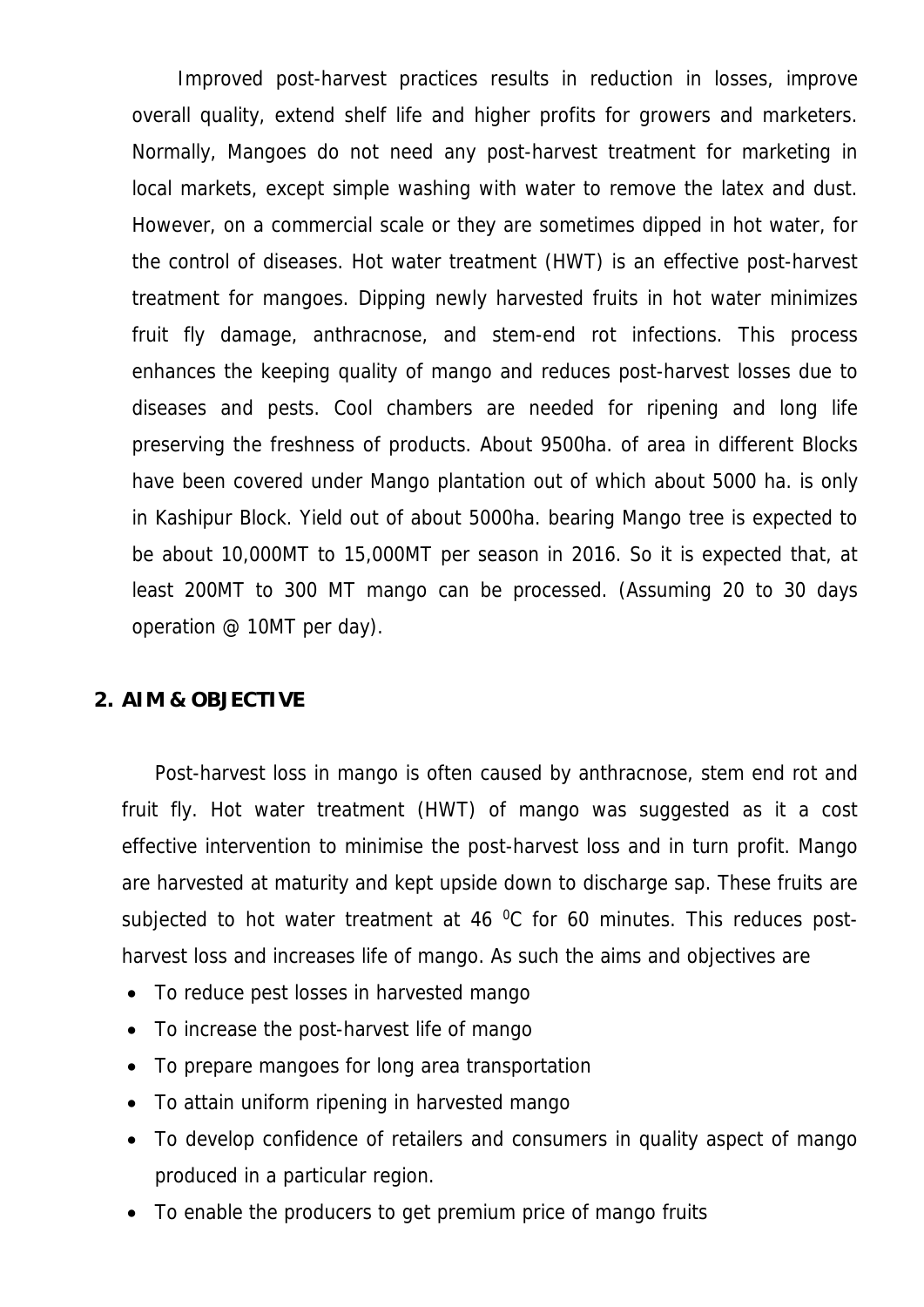### **3. Feasibility of the Project**

Rayagada in an important district of eastern Ghat of Odisha which is known for horticultural crops. Most of the areas of district are hilly inhabited by tribals. High Density Progeny Orchard, Bhakurguda farm, the site of activity, is one of the tribal area is characterized by subsistence hill farming and resource-starved agricultural production system. The economy of tribal farmers in target area was primarily based on agriculture and forest produce. They used to practice subsistence farming and cultivate variety of crops for their consumption. Cultivation of annual crops in undulated sloppy land was the prime source of their livelihood, though the practice was highly challenging and cumbersome. It was also observed that frequent tillage aggravated soil erosion and in turn affected soil fertility and productivity and rendered the land uncultivable. Under such circumstances, promotion of fruit crops like mango was perceived as a potential intervention not only to enhance income of poor tribal farmers but also to ensure better utilization of resources.

There has been a practice to give hot water treatment to mangoes being exported to certain countries. There has been no practice to give heat treatment to mangoes meant for local /domestic market. However Central Horticultural Experiment Station with the association of some farmers in Rayagada, initiated HWT way back in 2009. The fruits are subjected to hot water treatment at 46  $^{\circ}$ C for 60 minutes. The hot water treatment plant has been manufactured locally, using 2000 liters capacity tank fitted with heating rods, thermostat and circulating fan to ensure uniform temperature inside the tank. The plant can treat 600 kg mango at a time. Using pulley and chain, the mango crates are submerged in hot water tank for 60 minutes. Treated fruits are allowed to cool and dry before grading and packing. Fruits are packed in corrugated card board boxes of 5 kg capacity. Till 2015 nearly 400 tonnes of mango have been treated and supplied to local market. However this small system is supporting to small group of farmers which need further upgradation, moreover, this facility is not enough to support the volume of mango that is likely to come from Rayagada region from many villages.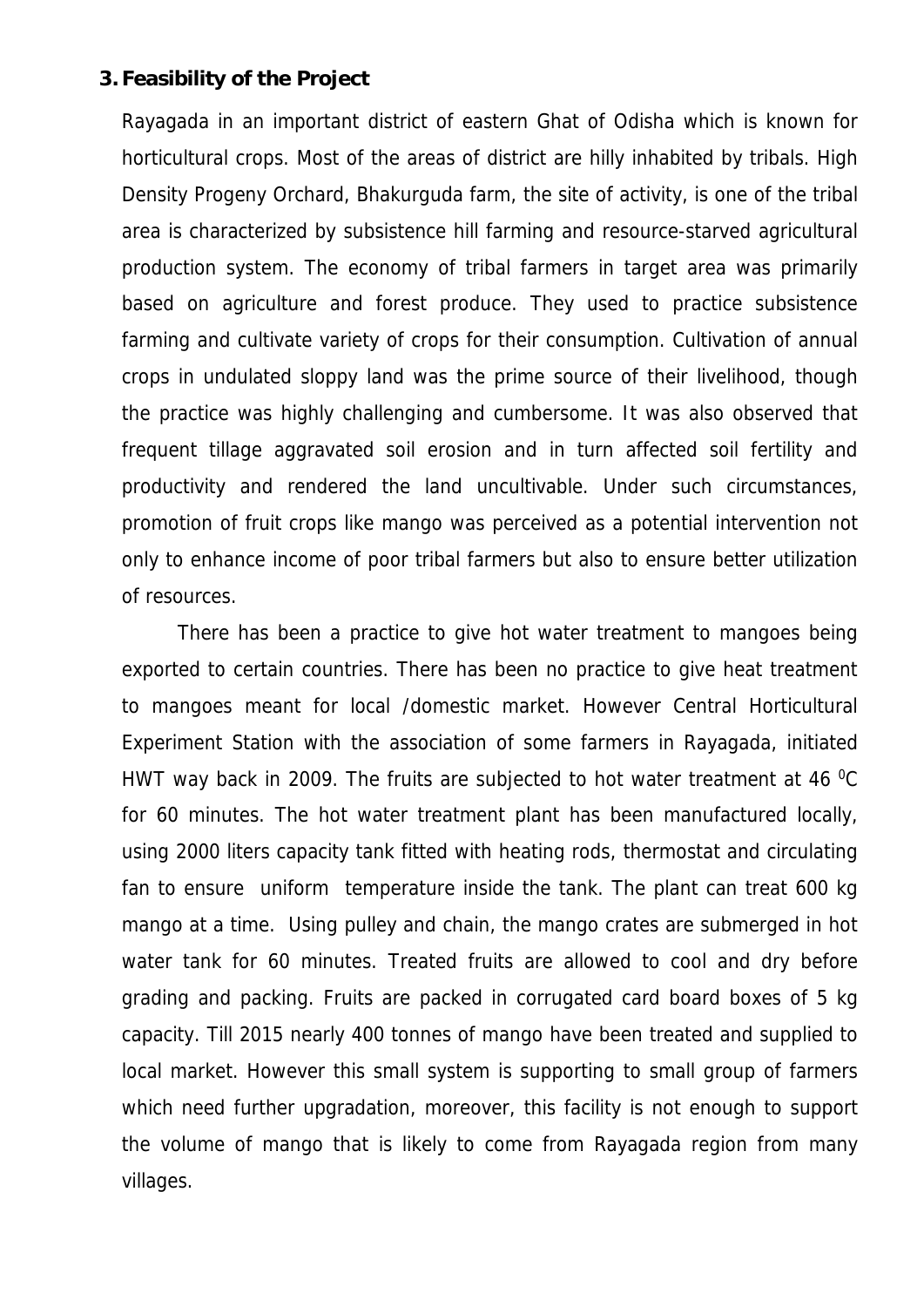For ripening of mango, low cost mango ripening method standardized by IIHR was modified considering the prevailing temperature at the time of fruit harvest in the tribal area of Rayagada. The technique was modified in such a manner that ripening of fruits with ethylene gas may be done with minimal inputs. An airtight room of dimension 3mx3m x3m was used as a ripening chamber accommodating 6-8 q of fruits/batch. Mature fruits were kept in plastic tray inside the chamber and exposed to ethylene gas produced by dissolving ethrel (10 ml) and caustic soda (2g) in 5-6 litres of water. Fruits were exposed to ethylene gas inside the chamber for 16-20 hours to initiate the ripening. After incubation, fruits were taken out and kept at normal room temperature for 3-4 days to complete the ripening process. The modification in the incubation period and quantity of ethrel has been done considering the high temperature of ripening chamber during summer (37-40°C). However this is small intervention which needs to be upgraded.

#### **4. Basic information about the project**

A mango handling & grading plant of capacity 1 MT / batch with a Pre-fabricated structure of size 30 mtr. X 18 mtr X 1.5 mtr. for housing the plant has been installed at Bhakurguda Farm, Rayagada by Food Science & Post Harvest Technology Division of IARI , New Delhi with an estimated cost of **Rs.207.90 lakh**. The detail components of the infrastructure are as follows:

| i.    | Pre fabricated structure for housing the handling & grading system | – 1 No.     |
|-------|--------------------------------------------------------------------|-------------|
| ii.   | Hot water treatment unit of capacity 1 MT / batch                  | $-1$ No.    |
| iii.  | Washing, cleaning, brushing unit                                   | $-1$ No.    |
| iv.   | Sorting / inspection unit                                          | $-1$ No.    |
| v.    | De-sapping tables                                                  | $-12$ Nos.  |
| vi.   | Feeding elevator                                                   | - 2 Nos.    |
| vii.  | Hydro cooling -cum- surface moisture drying system                 | $-1$ No.    |
| viii. | Electronic weight grading system                                   | - 1 No.     |
| ix.   | <b>PVC</b> crates                                                  | - 1000 Nos. |
| X.    | Hydraulic pallet handler                                           | - 3 Nos.    |
| xi.   | <b>PVC</b> pallets                                                 | - 20 Nos.   |
|       |                                                                    |             |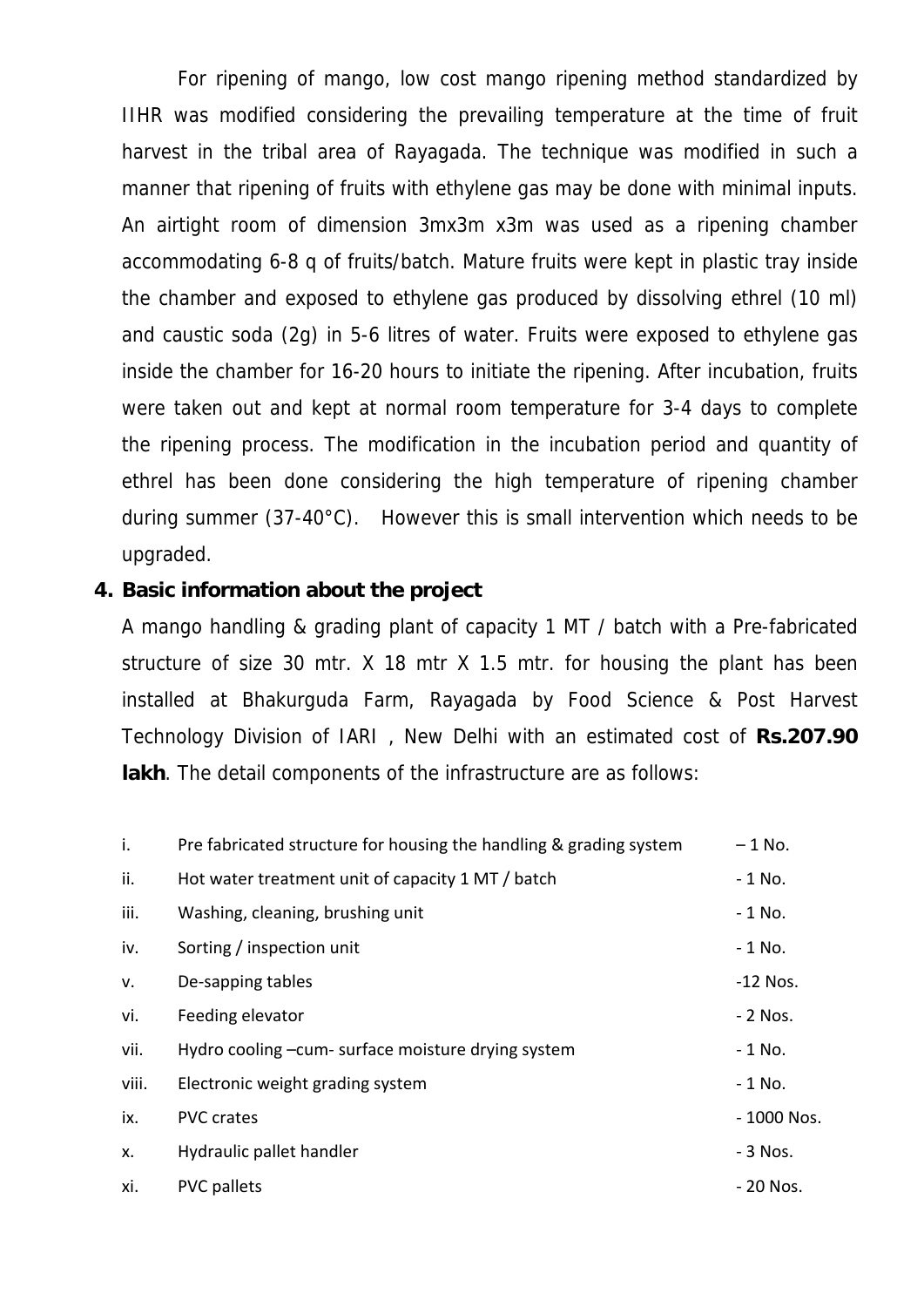But the external electrification system with provision of 250 KVA sub-station & provision of water supply system with overhead tank have not been done by IARI although the infrastructure has been completed by IARI. In order to make the infrastructure functional for effective utilization by the local farmers, FPO's, it has been proposed for provision of one 250 KVA electrical sub-station with 11 KVA line, metering unit & HTTV meter, provision of security deposit & provision of water supply with RCC over head tank.

### **5. Competency and Sustainability**

The project will be managed by Food science & post harvest technology division of IARI, New Delhi initially for a period of 2 years. Subsequently, the unit will be managed by FPO's with the help of Horticulture Department. Two staffs of Horticulture Deptt. and members of FPO Will be trained by the erector for operational management of the system till satisfaction. The system is automatic hence does not require much technical competent. It is expected that, mango would arrive in sufficient quantity. (at least 10 to 15), which will ensure the full utilization of the structure and machine during mango season. Since mango a perennial crop, it will continue for years to come and therefore the utility of the structure and machine would be harnessed for many years and thus the proposed proposal is stainable. The erector will ensure the rectification any defect / failure of the machine for one year and will also continue to provide after sales service as and when needed. Central Horticultural Experimental Station (CHES), Bhubaneswar will assist the FPO from time to time for successful utilization of the Unit.

### **6. Sector & Sub-sectors:**

Horticulture – Infrastructure Development.

### **7. Anticipated Benefit**

- a. Mango is harvested in rainy season in Rayagada which is highly prone to fruit fly and anthracnose due to rain. HWT will provide complete protection from these post-harvest problems in mango.
- b. It has been observed that hot water treated fruits have longer shelf life, hence farmers and retailer will get additional time to dispose their produce.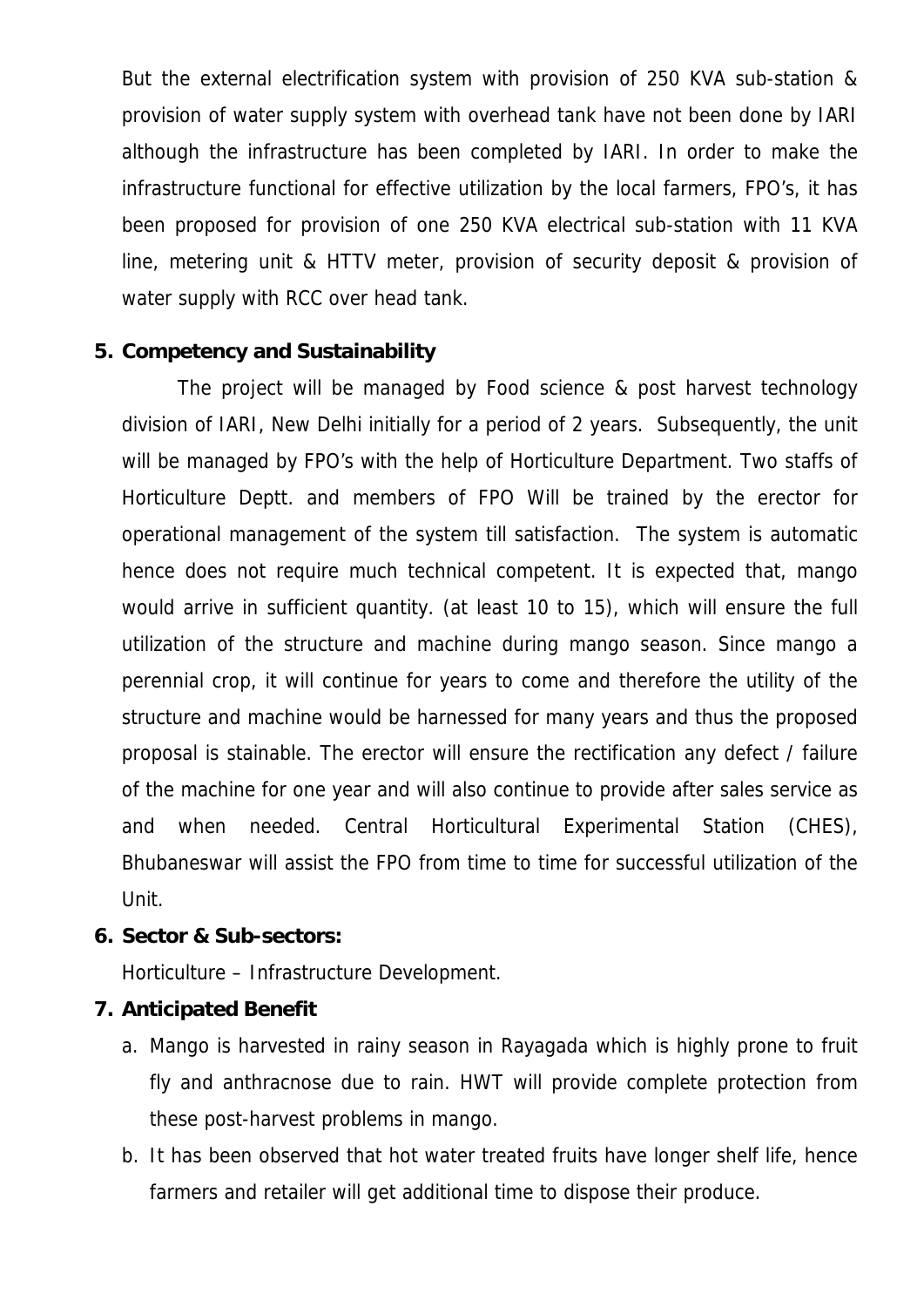- c. Hot water treated mangoes have longer shelf life therefore farmers can get distant area market to sell their produce.
- d. Hot water treated mango normally come at ripening at same time. This will enable framers to get more prices.
- e. Due to supply of quality mango from the area, a type of branding will be there for Rayagada mango. This will develop confidence of retailers and consumers in quality aspect of mango produced in the region.

## **8. A) Expected Output**

A hot water treatment plant of capacity 1MT /batch with hydro cooling -cum surface moisture drying system has been installed for effective post-harvest management of mango in particular. One Pre-fabricated structure of size 30 mtr. X 18 mtr X 1.5 mtr for housing the plant has already been completed by IARI, New Delhi.

## **B**) **ExpectedOutcome**

Production and supply of quality mango with longer shelf life would be output and premium price, reduction in post-harvest loss and branding of the produce would be the outcome of the investment

| SI.<br>No.             | <b>Proposed activity</b>                                                                    | <b>Estimated</b><br>cost | Amount           |
|------------------------|---------------------------------------------------------------------------------------------|--------------------------|------------------|
|                        | Provision for installation of 250<br>KVA, 11/0.4 KV electrical sub-<br>station              | Rs.7, 16, 580 /-         | Rs.7, 16, 580 /- |
| -li                    | Cost towards 11 kv line with $\left  \right $ Rs. 2,70,064.00<br>metering unit & httv meter |                          | Rs. 2,70,064.00  |
| lii.                   | Cost towards security deposit for<br>electrification                                        | Rs.8,34,228.00           | Rs.8,34,228.00   |
| $\mathsf{I}\mathsf{v}$ | Provision of water supply system<br>with RCC over head tank                                 | Rs.5,77,840.00           | Rs.5,77,840.00   |
| $\vee$                 | Contingency                                                                                 | Rs.23,288.00             | Rs.23,288.00     |
|                        | <b>Total</b>                                                                                |                          | Rs.24, 22,000.00 |

**Proposed work/activities with detail narration** 

**(Rupees Twenty Four lakh and Twenty Two thousand only)**